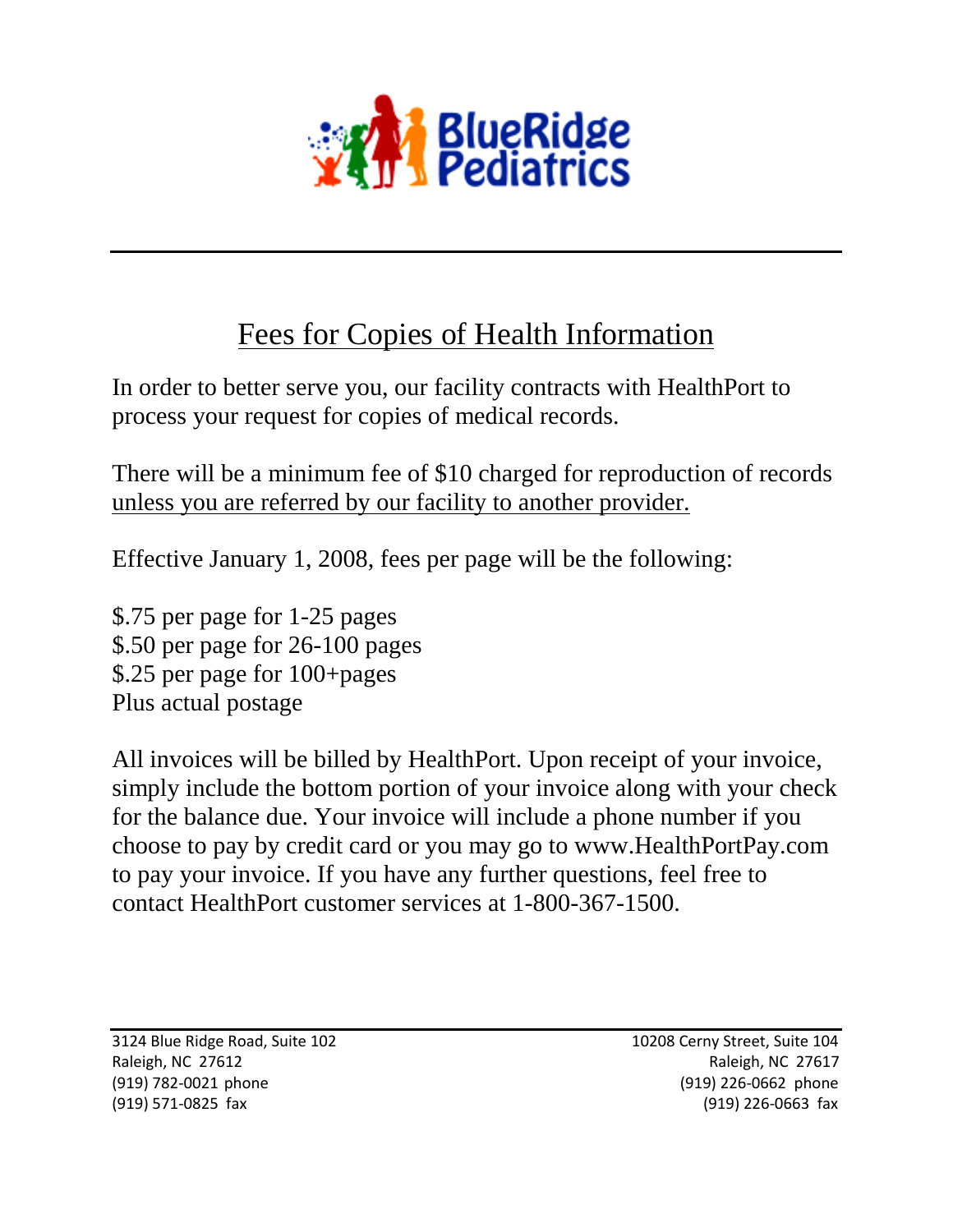## Blue Ridge Pediatrics, LLP **3124 Blue Ridge Road, Suite 102**

**Raleigh, North Carolina 27612 Phone (919) 782-0021 Fax (919) 571-0825** 

## **REQUEST FOR ACCESS TO PROTECTED HEALTH INFORMATION**

|                   |                                                                                                                                                                                      | Date of birth:                                                                                                                                                                      |  |
|-------------------|--------------------------------------------------------------------------------------------------------------------------------------------------------------------------------------|-------------------------------------------------------------------------------------------------------------------------------------------------------------------------------------|--|
|                   |                                                                                                                                                                                      |                                                                                                                                                                                     |  |
|                   |                                                                                                                                                                                      |                                                                                                                                                                                     |  |
|                   | to protected health information about my child that is maintained by __________________________.                                                                                     |                                                                                                                                                                                     |  |
|                   | <b>Specifically, I would like to:</b>                                                                                                                                                |                                                                                                                                                                                     |  |
| $\Box$            | Inspect my child's protected health information;                                                                                                                                     |                                                                                                                                                                                     |  |
| $\Box$            |                                                                                                                                                                                      | Inspect a summary or explanation of my child's protected health information;                                                                                                        |  |
| $\Box$            | Obtain a copy of my child's protected health information. Purpose of releasing this                                                                                                  |                                                                                                                                                                                     |  |
|                   |                                                                                                                                                                                      |                                                                                                                                                                                     |  |
| $\Box$            | Obtain a copy of a summary or explanation of my child's protected health information.                                                                                                |                                                                                                                                                                                     |  |
| I would like to:  |                                                                                                                                                                                      |                                                                                                                                                                                     |  |
| $\Box$            | not offer this option.)                                                                                                                                                              | Pick up the copy or summary/explanation I requested (Blue Ridge Pediatrics, LLP does                                                                                                |  |
| $\Box$            | someone else at the address written below                                                                                                                                            |                                                                                                                                                                                     |  |
| $\Box$            | someone else at the fax number written below (Blue Ridge Pediatrics, LLP does not offer<br>this option)                                                                              |                                                                                                                                                                                     |  |
| $\Box$            |                                                                                                                                                                                      | Receive the copy or summary/explanation on ___ paper or ___ CD or flash drive or __ by<br>e-mail. (Blue Ridge Pediatrics, LLP does not offer the CD, flash drive or e-mail option.) |  |
|                   | I would like the following records:                                                                                                                                                  |                                                                                                                                                                                     |  |
|                   | $\Box$ Copies of all medical records for the dates of treatment (please write "all" if you want<br>information for all dates of treatment): From ______________ to _________________ |                                                                                                                                                                                     |  |
| □                 | Other (please specify):                                                                                                                                                              |                                                                                                                                                                                     |  |
|                   | <b>Sender's Information:</b>                                                                                                                                                         | <b>Recipient's Information:</b>                                                                                                                                                     |  |
| Name:<br>Address: | <u> 1989 - Johann Stein, mars et al. 1989 - Anna ann an t-</u>                                                                                                                       | Name:<br>Address:                                                                                                                                                                   |  |
| Phone:<br>Fax:    | the control of the control of the control of the control of the control of the control of<br>the control of the control of the control of the control of the control of              | the control of the control of the control of the control of the control of the control of<br>Phone:<br>Fax:                                                                         |  |